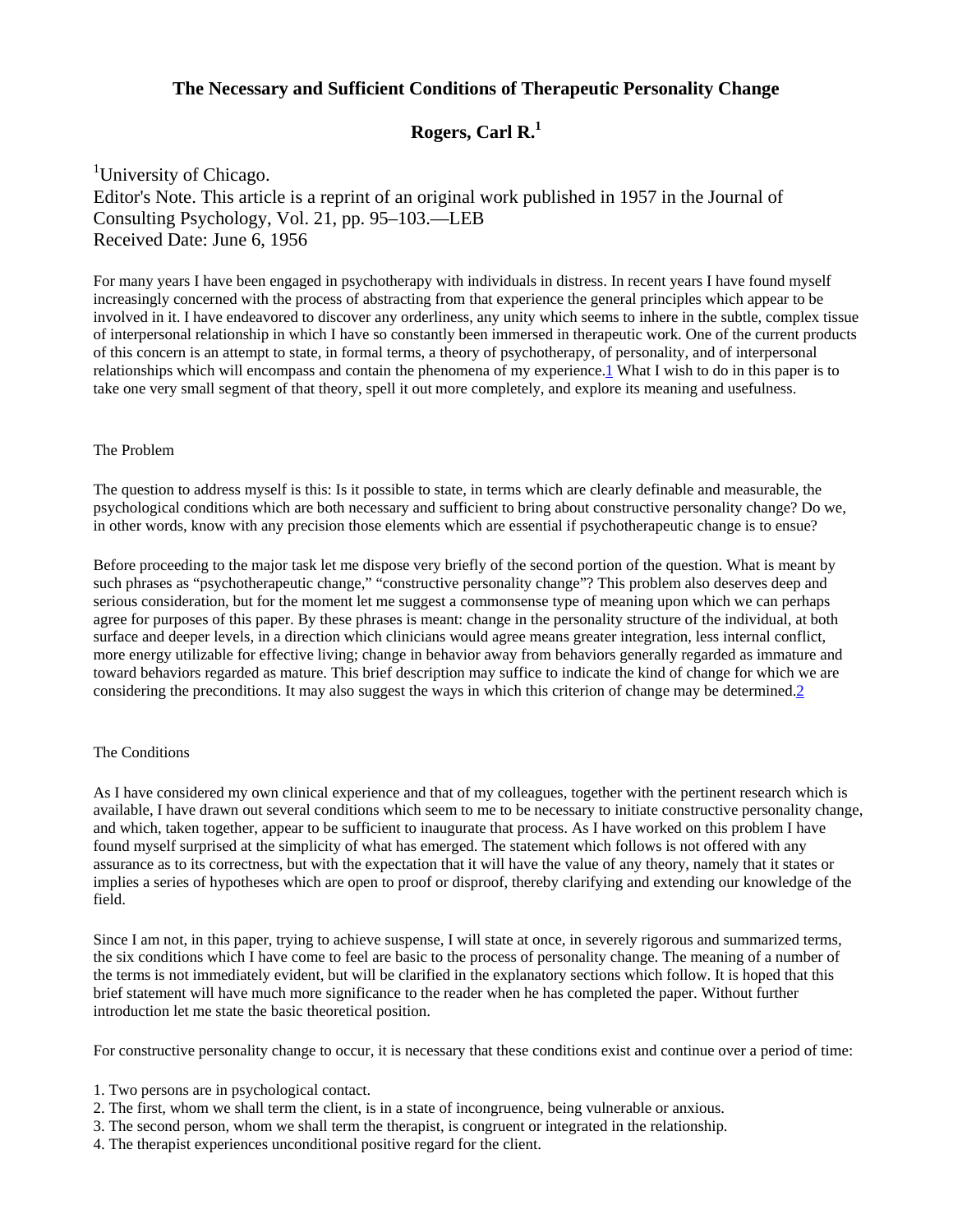5. The therapist experiences an empathic understanding of the client's internal frame of reference and endeavors to communicate this experience to the client.

6. The communication to the client of the therapist's empathic understanding and unconditional positive regard is to a minimal degree achieved.

No other conditions are necessary. If these six conditions exist, and continue over a period of time, this is sufficient. The process of constructive personality change will follow.

#### A Relationshi[p](http://gateway.ut.ovid.com.offcampus.lib.washington.edu/gw1/ovidweb.cgi)

The first condition specifies that a minimal relationship, a psychological contact, must exist. I am hypothesizing that significant positive personality change does not occur except in a relationship. This is of course an hypothesis, and it may be disproved.

Conditions 2 through 6 define the characteristics of the relationship which are regarded as essential by defining the necessary characteristics of each person in the relationship. All that is intended by this first condition is to specify that the two people are to some degree in contact, that each makes some perceived difference in the experiential field of the other. Probably it is sufficient if each makes some "subceived" difference, even though the individual may not be consciously aware of this impact. Thus it might be difficult to know whether a catatonic patient perceives a therapist's presence as making a difference to him—a difference of any kind—but it is almost certain that at some organic level he does sense this difference.

Except in such a difficult borderline situation as that just mentioned, it would be relatively easy to define this condition in operational terms and thus determine, from a hard-boiled research point of view, whether the condition does, or does not, exist. The simplest method of determination involves simply the awareness of both client and therapist. If each is aware of being in personal or psychological contact with the other, then this condition is met.

This first condition of therapeutic change is such a simple one that perhaps it should be labeled an assumption or a precondition in order to set it apart from those that follow. Without it, however, the remaining items would have no meaning, and that is the reason for including it.

#### The State of the Clien[t](http://gateway.ut.ovid.com.offcampus.lib.washington.edu/gw1/ovidweb.cgi)

It was specified that it is necessary that the client be "in a state of incongruence, being vulnerable or anxious." What is the meaning of these terms?

Incongruence is a basic construct in the theory we have been developing. It refers to a discrepancy between the actual experience of the organism and the self picture of the individual insofar as it represents that experience. Thus a student may experience, at a total or organismic level, a fear of the university and of examinations which are given on the third floor of a certain building, since these may demonstrate a fundamental inadequacy in him. Since such a fear of his inadequacy is decidedly at odds with his concept of himself, this experience is represented (distortedly) in his awareness as an unreasonable fear of climbing stairs in this building, or any building, and soon an unreasonable fear of crossing the open campus. Thus there is a fundamental discrepancy between the experienced meaning of the situation as it registers in his organism and the symbolic representation of that experience in awareness in such a way that it does not conflict with the picture he has of himself. In this case to admit a fear of inadequacy would contradict the picture he holds of himself; to admit incomprehensible fears does not contradict his self concept.

Another instance would be the mother who develops vague illnesses whenever her only son makes plans to leave home. The actual desire is to hold on to her only source of satisfaction. To perceive this in awareness would be inconsistent with the picture she holds of herself as a good mother. Illness, however, is consistent with her self concept, and the experience is symbolized in this distorted fashion. Thus again there is a basic incongruence between the self as perceived (in this case as an ill mother needing attention) and the actual experience (in this case the desire to hold on to her son).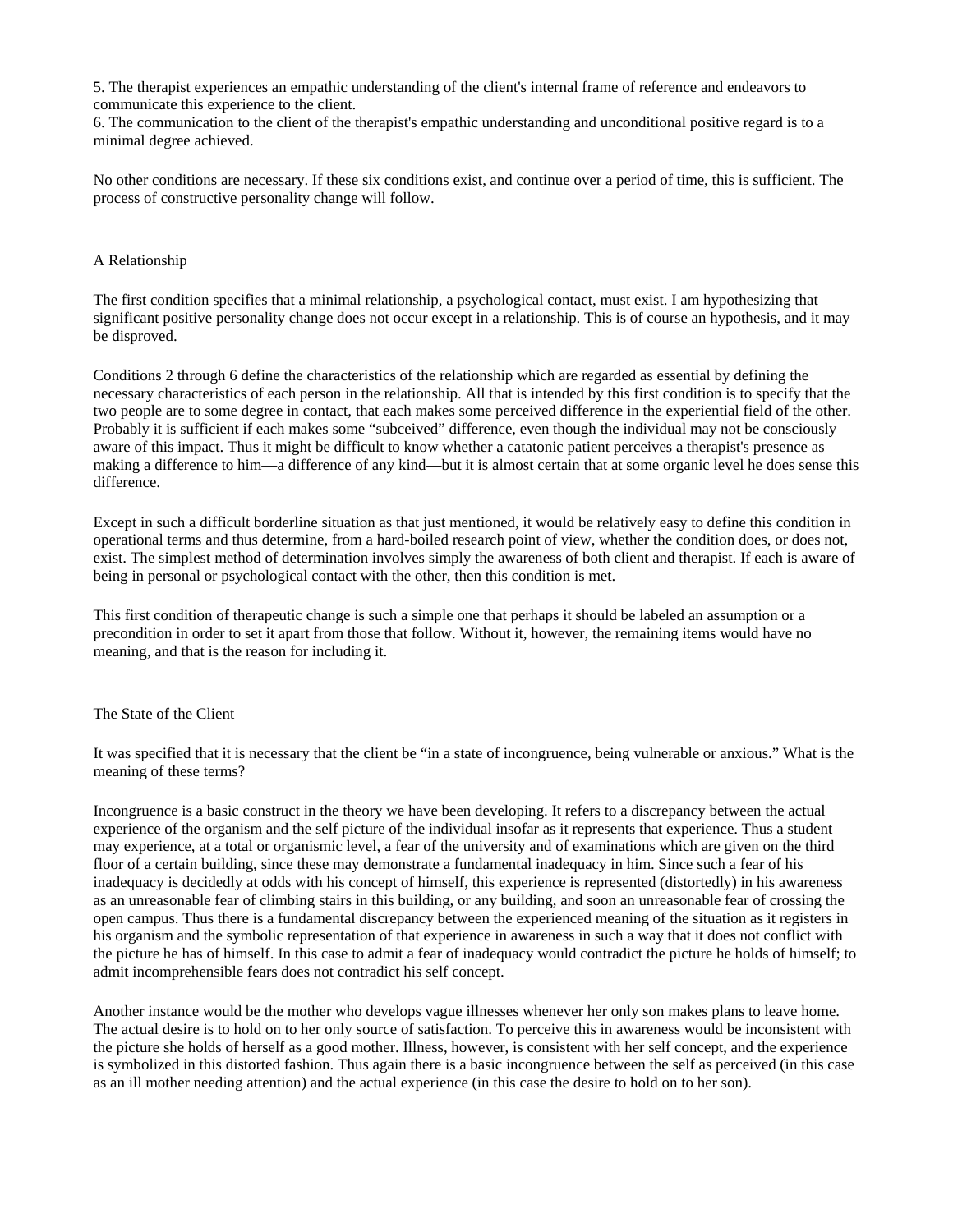When the individual has no awareness of such incongruence in himself, then he is merely vulnerable to the possibility of anxiety and disorganization. Some experience might occur so suddenly or so obviously that the incongruence could not be denied. Therefore, the person is vulnerable to such a possibility.

If the individual dimly perceives such an incongruence in himself, then a tension state occurs which is known as anxiety. The incongruence need not be sharply perceived. It is enough that it is subceived—that is, discriminated as threatening to the self without any awareness of the content of that threat. Such anxiety is often seen in therapy as the individual approaches awareness of some element of his experience which is in sharp contradiction to his self concept.

It is not easy to give precise operational definition to this second of the six conditions, yet to some degree this has been achieved. Several research workers have defined the self concept by means of a Q sort by the individual of a list of selfreferent items. This gives us an operational picture of the self. The total experiencing of the individual is more difficult to capture. [Chodorkoff \(2\)](http://gateway.ut.ovid.com.offcampus.lib.washington.edu/gw1/ovidweb.cgi#91) has defined it as a Q sort made by a clinician who sorts the same self-referent items independently, basing his sorting on the picture he has obtained of the individual from projective tests. His sort thus includes unconscious as well as conscious elements of the individual's experience, thus representing (in an admittedly imperfect way) the totality of the client's experience. The correlation between these two sortings gives a crude operational measure of incongruence between self and experience, low or negative correlation representing of course a high degree of incongruence.

### The Therapist's Genuineness in the Relationshi[p](http://gateway.ut.ovid.com.offcampus.lib.washington.edu/gw1/ovidweb.cgi)

The third condition is that the therapist should be, within the confines of this relationship, a congruent, genuine, integrated person. It means that within the relationship he is freely and deeply himself, with his actual experience accurately represented by his awareness of himself. It is the opposite of presenting a facade, either knowingly or unknowingly.

It is not necessary (nor is it possible) that the therapist be a paragon who exhibits this degree of integration, of wholeness, in every aspect of his life. It is sufficient that he is accurately himself in this hour of this relationship, that in this basic sense he is what he actually is, in this moment of time.

It should be clear that this includes being himself even in ways which are not regarded as ideal for psychotherapy. His experience may be "I am afraid of this client" or "My attention is so focused on my own problems that I can scarcely listen to him." If the therapist is not denying these feelings to awareness, but is able freely to be them (as well as being his other feelings), then the condition we have stated is met.

It would take us too far afield to consider the puzzling matter as to the degree to which the therapist overtly communicates this reality in himself to the client. Certainly the aim is not for the therapist to express or talk out his own feelings, but primarily that he should not be deceiving the client as to himself. At times he may need to talk out some of his own feelings (either to the client, or to a colleague or supervisor) if they are standing in the way of the two following conditions.

It is not too difficult to suggest an operational definition for this third condition. We resort again to Q technique. If the therapist sorts a series of items relevant to the relationship (using a list similar to the ones developed by [Fiedler \[3, 4\]](http://gateway.ut.ovid.com.offcampus.lib.washington.edu/gw1/ovidweb.cgi#92) and [Bown \[1\]](http://gateway.ut.ovid.com.offcampus.lib.washington.edu/gw1/ovidweb.cgi#90)), this will give his perception of his experience in the relationship. If several judges who have observed the interview or listened to a recording of it (or observed a sound movie of it) now sort the same items to represent their perception of the relationship, this second sorting should catch those elements of the therapist's behavior and inferred attitudes of which he is unaware, as well as those of which he is aware. Thus a high correlation between the therapist's sort and the observer's sort would represent in crude form an operational definition of the therapist's congruence or integration in the relationship; and a low correlation, the opposite.

#### Unconditional Positive Regar[d](http://gateway.ut.ovid.com.offcampus.lib.washington.edu/gw1/ovidweb.cgi)

To the extent that the therapist finds himself experiencing a warm acceptance of each aspect of the client's experience as being a part of that client, he is experiencing unconditional positive regard. This concept has been developed by [Standal](http://gateway.ut.ovid.com.offcampus.lib.washington.edu/gw1/ovidweb.cgi#97)  [\(8\).](http://gateway.ut.ovid.com.offcampus.lib.washington.edu/gw1/ovidweb.cgi#97) It means that there are no conditions of acceptance, no feeling of "I like you only if you are thus and so." It means a "prizing" of the person, as Dewey has used that term. It is at the opposite pole from a selective evaluating attitude—"You are bad in these ways, good in those." It involves as much feeling of acceptance for the client's expression of negative,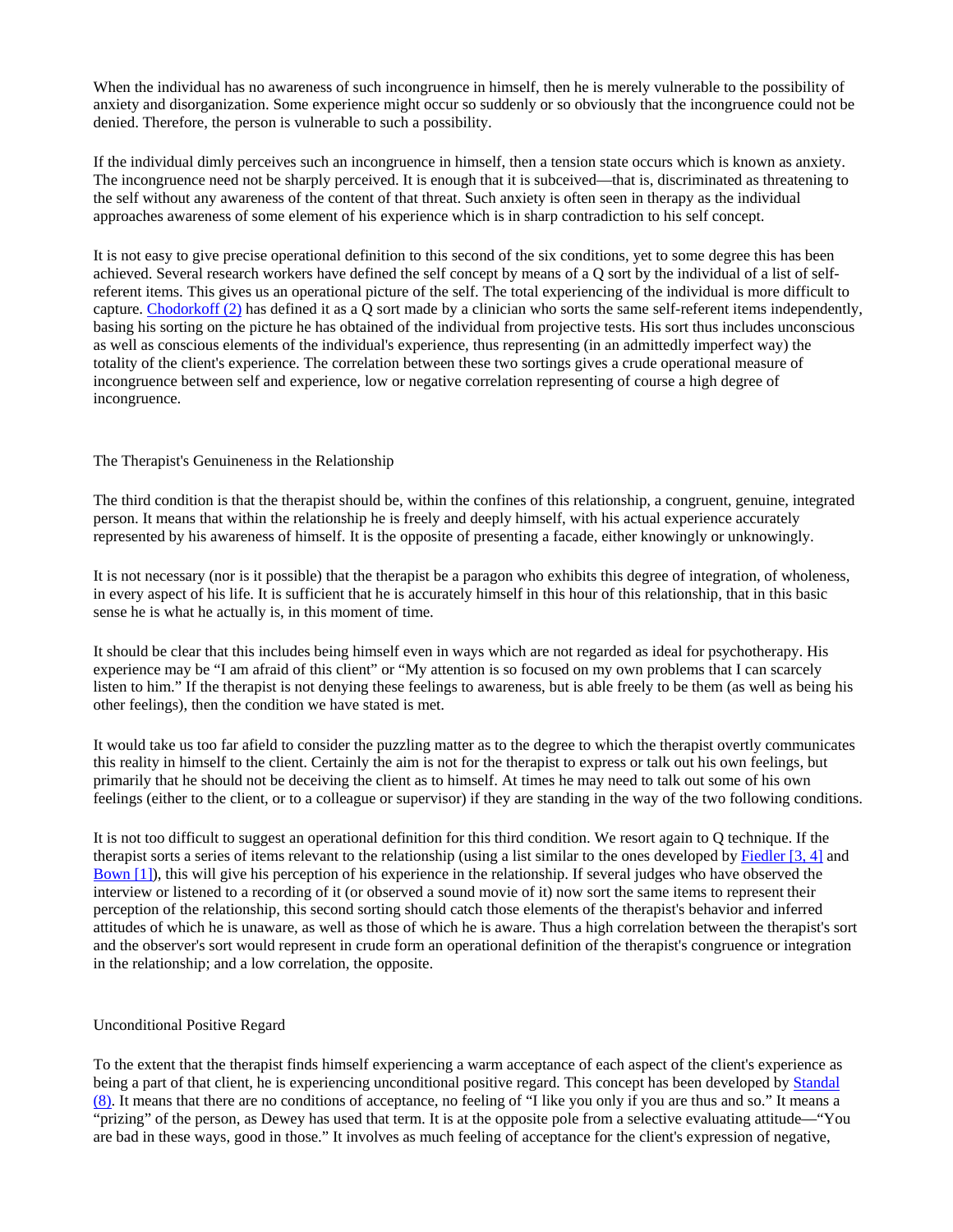"bad," painful, fearful, defensive, abnormal feelings as for his expression of "good," positive, mature, confident, social feelings, as much acceptance of ways in which he is inconsistent as of ways in which he is consistent. It means a caring for the client, but not in a possessive way or in such a way as simply to satisfy the therapist's own needs. It means a caring for the client as a separate person, with permission to have his own feelings, his own experiences. One client describes the therapist as "fostering my possession of my own experience … that [this] is my experience and that I am actually having it: thinking what I think, feeling what I feel, wanting what I want, fearing what I fear: no 'ifs,' 'buts,' or 'not reallys.'" This is the type of acceptance which is hypothesized as being necessary if personality change is to occur.

Like the two previous conditions, this fourth condition is a matter of degree, 3 as immediately becomes apparent if we attempt to define it in terms of specific research operations. One such method of giving it definition would be to consider the Q sort for the relationship as described under Condition 3. To the extent that items expressive of unconditional positive regard are sorted as characteristic of the relationship by both the therapist and the observers, unconditional positive regard might be said to exist. Such items might include statements of this order: "I feel no revulsion at anything the client says": "I feel neither approval nor disapproval of the client and his statements—simply acceptance"; "I feel warmly toward the client—toward his weaknesses and problems as well as his potentialities"; "I am not inclined to pass judgment on what the client tells me"; "I like the client." To the extent that both therapist and observers perceive these items as characteristic, or their opposites as uncharacteristic, Condition 4 might be said to be met.

#### Empath[y](http://gateway.ut.ovid.com.offcampus.lib.washington.edu/gw1/ovidweb.cgi)

The fifth condition is that the therapist is experiencing an accurate, empathic understanding of the client's awareness of his own experience. To sense the client's private world as if it were your own, but without ever losing the "as if" quality—this is empathy, and this seems essential to therapy. To sense the client's anger, fear, or confusion as if it were your own, yet without your own anger, fear, or confusion getting bound up in it, is the condition we are endeavoring to describe. When the client's world is this clear to the therapist, and he moves about in it freely, then he can both communicate his understanding of what is clearly known to the client and can also voice meanings in the client's experience of which the client is scarcely aware. As one client described this second aspect: "Every now and again, with me in a tangle of thought and feeling, screwed up in a web of mutually divergent lines of movement, with impulses from different parts of me, and me feeling the feeling of its being all too much and suchlike—then whomp, just like a sunbeam thrusting its way through cloudbanks and tangles of foliage to spread a circle of light on a tangle of forest paths, came some comment from you. [It was] clarity, even disentanglement, an additional twist to the picture, a putting in place. Then the consequence—the sense of moving on, the relaxation. These were sunbeams." That such penetrating empathy is important for therapy is indicated by [Fiedler's research \(3\)](http://gateway.ut.ovid.com.offcampus.lib.washington.edu/gw1/ovidweb.cgi#92) in which items such as the following placed high in the description of relationships created by experienced therapists:

The therapist is well able to understand the patient's feelings.

The therapist is never in any doubt about what the patient means.

The therapist's remarks fit in just right with the patient's mood and content.

The therapist's tone of voice conveys the complete ability to share the patient's feelings.

An operational definition of the therapist's empathy could be provided in different ways. Use might be made of the Q sort described under Condition 3. To the degree that items descriptive of accurate empathy were sorted as characteristic by both the therapist and the observers, this condition would be regarded as existing.

Another way of defining this condition would be for both client and therapist to sort a list of items descriptive of client feelings. Each would sort independently, the task being to represent the feelings which the client had experienced during a just completed interview. If the correlation between client and therapist sortings were high, accurate empathy would be said to exist, a low correlation indicating the opposite conclusion.

Still another way of measuring empathy would be for trained judges to rate the depth and accuracy of the therapist's empathy on the basis of listening to recorded interviews.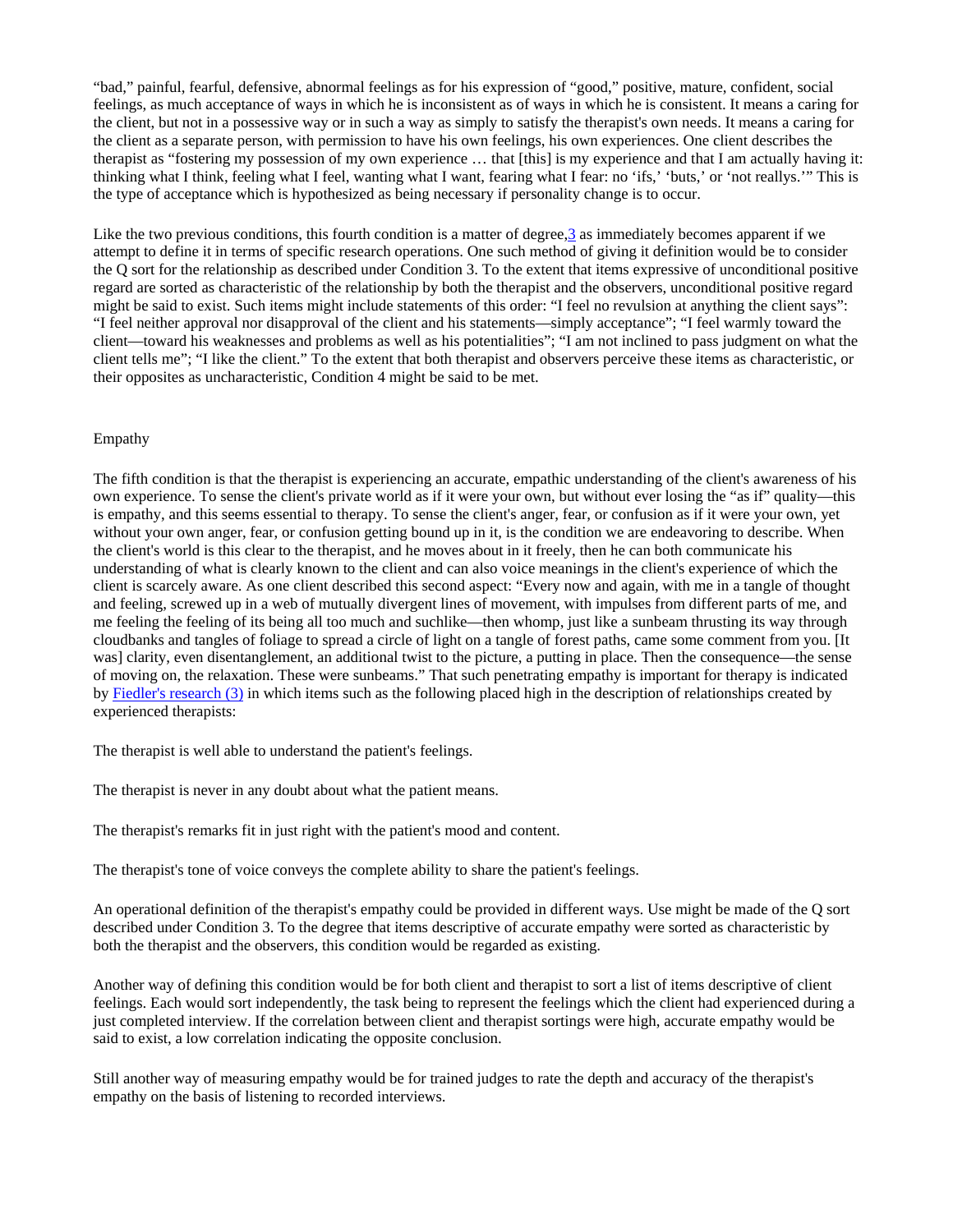#### The Client's Perception of the Therapi[st](http://gateway.ut.ovid.com.offcampus.lib.washington.edu/gw1/ovidweb.cgi)

The final condition as stated is that the client perceives, to a minimal degree, the acceptance and empathy which the therapist experiences for him. Unless some communication of these attitudes has been achieved, then such attitudes do not exist in the relationship as far as the client is concerned, and the therapeutic process could not, by our hypothesis, be initiated.

Since attitudes cannot be directly perceived, it might be somewhat more accurate to state that therapist behaviors and words are perceived by the client as meaning that to some degree the therapist accepts and understands him.

An operational definition of this condition would not be difficult. The client might, after an interview, sort a Q-sort list of items referring to qualities representing the relationship between himself and the therapist. (The same list could be used as for Condition 3.) If several items descriptive of acceptance and empathy are sorted by the client as characteristic of the relationship, then this condition could be regarded as met. In the present state of our knowledge the meaning of "to a minimal degree" would have to be arbitrary.

#### Some Comment[s](http://gateway.ut.ovid.com.offcampus.lib.washington.edu/gw1/ovidweb.cgi)

Up to this point the effort has been made to present, briefly and factually, the conditions which I have come to regard as essential for psychotherapeutic change. I have not tried to give the theoretical context of these conditions nor to explain what seem to me to be the dynamics of their effectiveness. Such explanatory material will be available, to the reader who is interested, in the document already mentioned (see [footnote 1](http://gateway.ut.ovid.com.offcampus.lib.washington.edu/gw1/ovidweb.cgi#98)).

I have, however, given at least one means of defining, in operational terms, each of the conditions mentioned. I have done this in order to stress the fact that I am not speaking of vague qualities which ideally should be present if some other vague result is to occur. I am presenting conditions which are crudely measurable even in the present state of our technology, and have suggested specific operations in each instance even though I am sure that more adequate methods of measurement could be devised by a serious investigator.

My purpose has been to stress the notion that in my opinion we are dealing with an if-then phenomenon in which knowledge of the dynamics is not essential to testing the hypotheses. Thus, to illustrate from another field: if one substance, shown by a series of operations to be the substance known as hydrochloric acid, is mixed with another substance, shown by another series of operations to be sodium hydroxide, then salt and water will be products of this mixture. This is true whether one regards the results as due to magic, or whether one explains it in the most adequate terms of modern chemical theory. In the same way it is being postulated here that certain definable conditions precede certain definable changes and that this fact exists independently of our efforts to account for it.

## The Resulting Hypothese[s](http://gateway.ut.ovid.com.offcampus.lib.washington.edu/gw1/ovidweb.cgi)

The major value of stating any theory in unequivocal terms is that specific hypotheses may be drawn from it which are capable of proof or disproof. Thus, even if the conditions which have been postulated as necessary and sufficient conditions are more incorrect than correct (which I hope they are not), they could still advance science in this field by providing a base of operations from which fact could be winnowed out from error.

The hypotheses which would follow from the theory given would be of this order: If these six conditions (as operationally defined) exist, then constructive personality change (as defined) will occur in the client.

If one or more of these conditions is not present, constructive personality change will not occur.

These hypotheses hold in any situation whether it is or is not labeled "psychotherapy."

Only Condition 1 is dichotomous (it either is present or is not), and the remaining five occur in varying degree, each on its continuum. Since this is true, another hypothesis follows, and it is likely that this would be the simplest to test: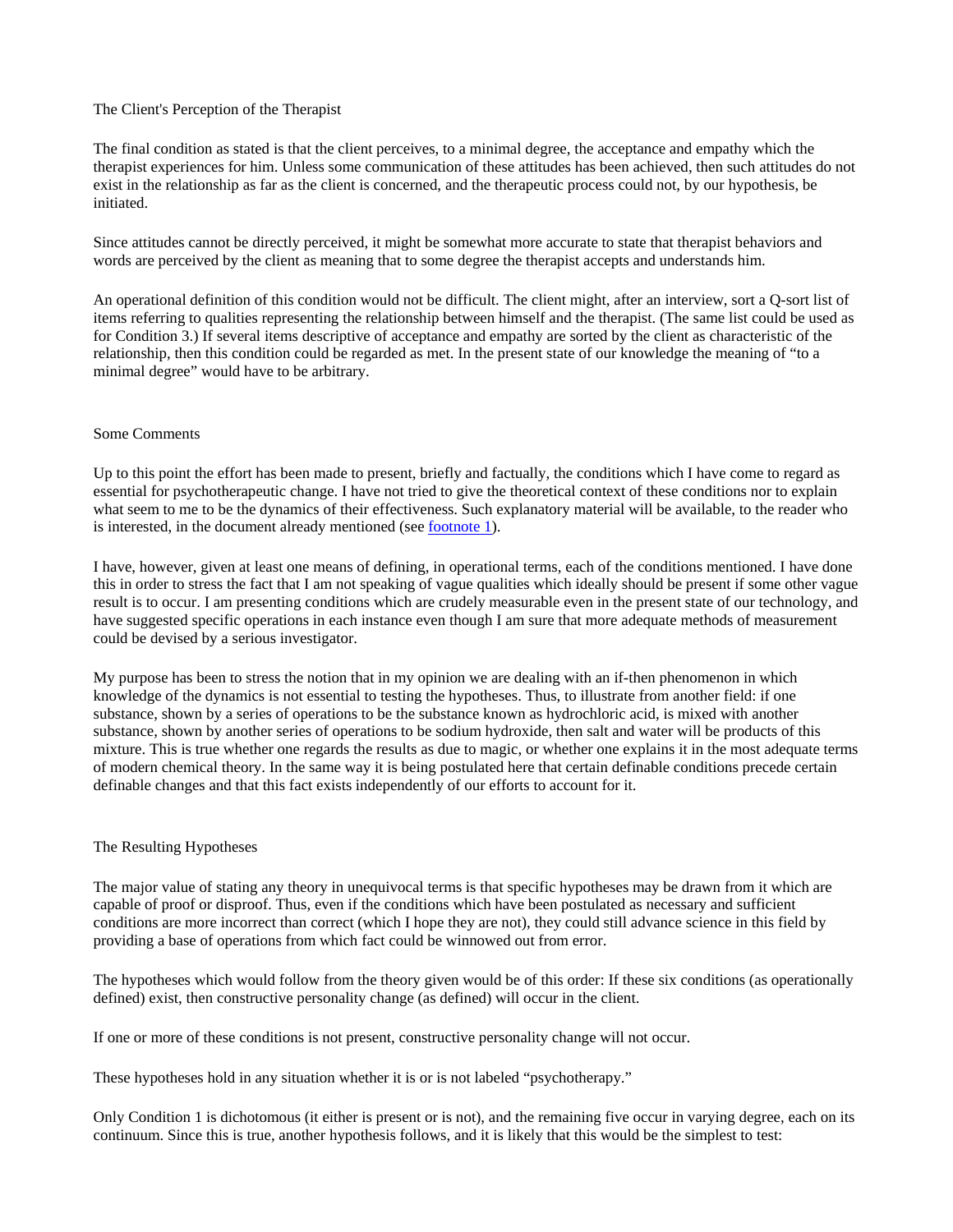If all six conditions are present, then the greater the degree to which Conditions 2 to 6 exist, the more marked will be the constructive personality change in the client.

At the present time the above hypothesis can only be stated in this general form—which implies that all of the conditions have equal weight. Empirical studies will no doubt make possible much more refinement of this hypothesis. It may be, for example, that if anxiety is high in the client, then the other conditions are less important. Or if unconditional positive regard is high (as in a mother's love for her child), then perhaps a modest degree of empathy is sufficient. But at the moment we can only speculate on such possibilities.

#### Some Implication[s](http://gateway.ut.ovid.com.offcampus.lib.washington.edu/gw1/ovidweb.cgi)

#### Significant Omission[s](http://gateway.ut.ovid.com.offcampus.lib.washington.edu/gw1/ovidweb.cgi)

If there is any startling feature in the formulation which has been given as to the necessary conditions for therapy, it probably lies in the elements which are omitted. In present-day clinical practice, therapists operate as though there were many other conditions in addition to those described, which are essential for psychotherapy. To point this up it may be well to mention a few of the conditions which, after thoughtful consideration of our research and our experience, are not included.

For example, it is not stated that these conditions apply to one type of client, and that other conditions are necessary to bring about psychotherapeutic change with other types of client. Probably no idea is so prevalent in clinical work today as that one works with neurotics in one way, with psychotics in another; that certain therapeutic conditions must be provided for compulsives, others for homosexuals, etc. Because of this heavy weight of clinical opinion to the contrary, it is with some "fear and trembling" that I advance the concept that the essential conditions of psychotherapy exist in a single configuration, even though the client or patient may use them very differently.[4](http://gateway.ut.ovid.com.offcampus.lib.washington.edu/gw1/ovidweb.cgi#101)

It is not stated that these six conditions are the essential conditions for client-centered therapy, and that other conditions are essential for other types of psychotherapy. I certainly am heavily influenced by my own experience, and that experience has led me to a viewpoint which is termed "client centered." Nevertheless my aim in stating this theory is to state the conditions which apply to any situation in which constructive personality change occurs, whether we are thinking of classical psychoanalysis, or any of its modern offshoots, or Adlerian psychotherapy, or any other. It will be obvious then that in my judgment much of what is considered to be essential would not be found, empirically, to be essential. Testing of some of the stated hypotheses would throw light on this perplexing issue. We may of course find that various therapies produce various types of personality change, and that for each psychotherapy a separate set of conditions is necessary. Until and unless this is demonstrated, I am hypothesizing that effective psychotherapy of any sort produces similar changes in personality and behavior, and that a single set of preconditions is necessary.

It is not stated that psychotherapy is a special kind of relationship, different in kind from all others which occur in everyday life. It will be evident instead that for brief moments, at least, many good friendships fulfill the six conditions. Usually this is only momentarily, however, and then empathy falters, the positive regard becomes conditional, or the congruence of the "therapist" friend becomes overlaid by some degree of facade or defensiveness. Thus the therapeutic relationship is seen as a heightening of the constructive qualities which often exist in part in other relationships, and an extension through time of qualities which in other relationships tend at best to be momentary.

It is not stated that special intellectual professional knowledge—psychological, psychiatric, medical, or religious—is required of the therapist. Conditions 3, 4, and 5, which apply especially to the therapist, are qualities of experience, not intellectual information. If they are to be acquired, they must, in my opinion, be acquired through an experiential training—which may be, but usually is not, a part of professional training. It troubles me to hold such a radical point of view, but I can draw no other conclusion from my experience. Intellectual training and the acquiring of information has, I believe, many valuable results—but becoming a therapist is not one of those results.

It is not stated that it is necessary for psychotherapy that the therapist have an accurate psychological diagnosis of the client. Here too it troubles me to hold a viewpoint so at variance with my clinical colleagues. When one thinks of the vast proportion of time spent in any psychological, psychiatric, or mental hygiene center on the exhaustive psychological evaluation of the client or patient, it seems as though this must serve a useful purpose insofar as psychotherapy is concerned. Yet the more I have observed therapists, and the more closely I have studied research such as that done by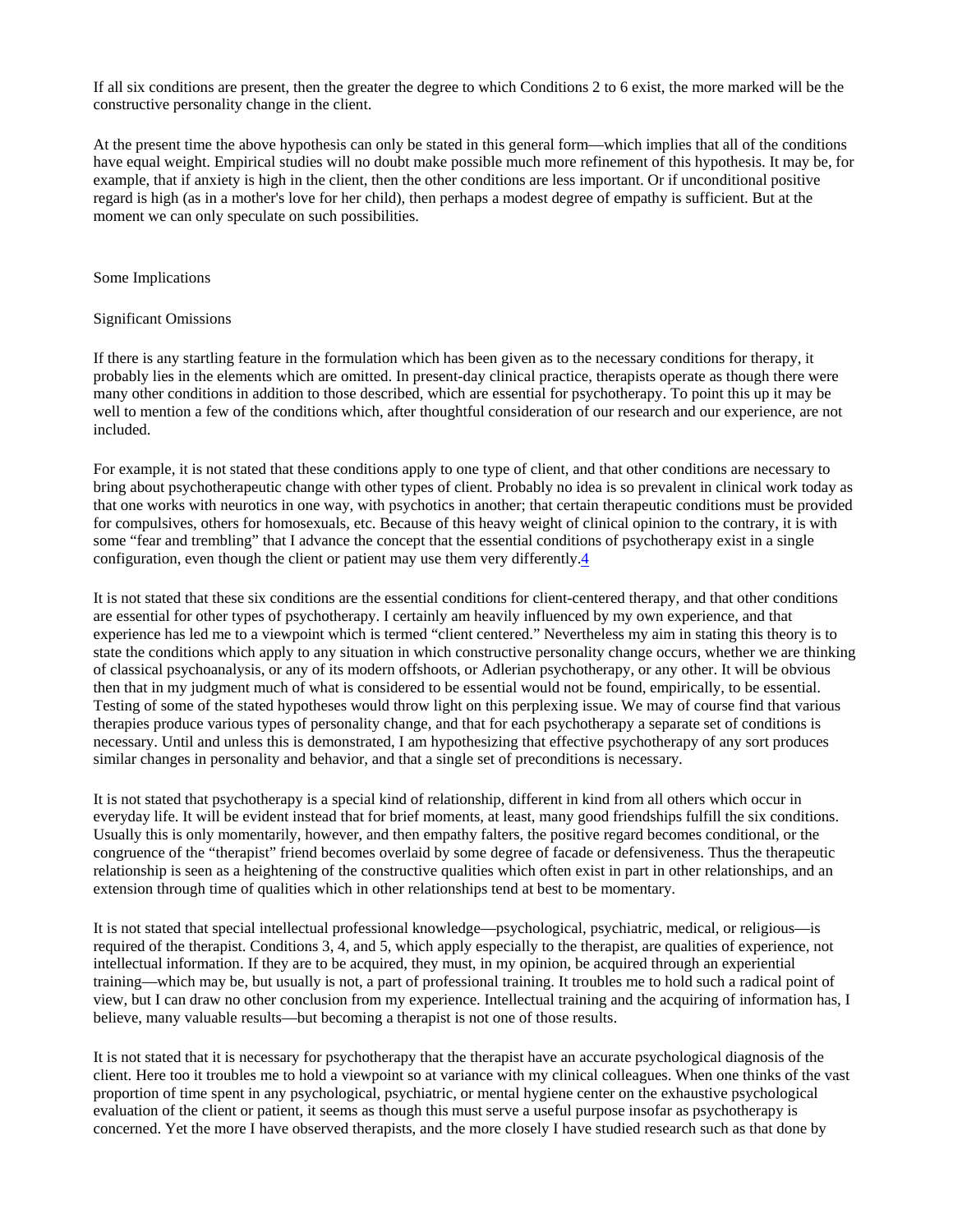[Fiedler and others \(4\)](http://gateway.ut.ovid.com.offcampus.lib.washington.edu/gw1/ovidweb.cgi#93), the more I am forced to the conclusion that such diagnostic knowledge is not essential to psychotherapy.[5](http://gateway.ut.ovid.com.offcampus.lib.washington.edu/gw1/ovidweb.cgi#102) It may even be that its defense as a necessary prelude to psychotherapy is simply a protective alternative to the admission that it is, for the most part, a colossal waste of time. There is only one useful purpose I have been able to observe which relates to psychotherapy. Some therapists cannot feel secure in the relationship with the client unless they possess such diagnostic knowledge. Without it they feel fearful of him, unable to be empathic, unable to experience unconditional regard, finding it necessary to put up a pretense in the relationship. If they know in advance of suicidal impulses they can somehow be more acceptant of them. Thus, for some therapists, the security they perceive in diagnostic information may be a basis for permitting themselves to be integrated in the relationship, and to experience empathy and full acceptance. In these instances a psychological diagnosis would certainly be justified as adding to the comfort and hence the effectiveness of the therapist. But even here it does not appear to be a basic precondition for psychotherapy.<sup>[6](http://gateway.ut.ovid.com.offcampus.lib.washington.edu/gw1/ovidweb.cgi#103)</sup>

Perhaps I have given enough illustrations to indicate that the conditions I have hypothesized as necessary and sufficient for psychotherapy are striking and unusual primarily by virtue of what they omit. If we were to determine, by a survey of the behaviors of therapists, those hypotheses which they appear to regard as necessary to psychotherapy, the list would be a great deal longer and more complex.

#### Is This Theoretical Formulation Useful[?](http://gateway.ut.ovid.com.offcampus.lib.washington.edu/gw1/ovidweb.cgi)

Aside from the personal satisfaction it gives as a venture in abstraction and generalization, what is the value of a theoretical statement such as has been offered in this paper? I should like to spell out more fully the usefulness which I believe it may have.

In the field of research it may give both direction and impetus to investigation. Since it sees the conditions of constructive personality change as general, it greatly broadens the opportunities for study. Psychotherapy is not the only situation aimed at constructive personality change. Programs of training for leadership in industry and programs of training for military leadership often aim at such change. Educational institutions or programs frequently aim at development of character and personality as well as at intellectual skills. Community agencies aim at personality and behavioral change in delinquents and criminals. Such programs would provide an opportunity for the broad testing of the hypotheses offered. If it is found that constructive personality change occurs in such programs when the hypothesized conditions are not fulfilled, then the theory would have to be revised. If however the hypotheses are upheld, then the results, both for the planning of such programs and for our knowledge of human dynamics, would be significant. In the field of psychotherapy itself, the application of consistent hypotheses to the work of various schools of therapists may prove highly profitable. Again the disproof of the hypotheses offered would be as important as their confirmation, either result adding significantly to our knowledge.

For the practice of psychotherapy the theory also offers significant problems for consideration. One of its implications is that the techniques of the various therapies are relatively unimportant except to the extent that they serve as channels for fulfilling one of the conditions. In client-centered therapy, for example, the technique of "reflecting feelings" has been described and commented on [\(6,](http://gateway.ut.ovid.com.offcampus.lib.washington.edu/gw1/ovidweb.cgi#95) pp. 26–36). In terms of the theory here being presented, this technique is by no means an essential condition of therapy. To the extent, however, that it provides a channel by which the therapist communicates a sensitive empathy and an unconditional positive regard, then it may serve as a technical channel by which the essential conditions of therapy are fulfilled. In the same way, the theory I have presented would see no essential value to therapy of such techniques as interpretation of personality dynamics, free association, analysis of dreams, analysis of the transference, hypnosis, interpretation of life style, suggestion, and the like. Each of these techniques may, however, become a channel for communicating the essential conditions which have been formulated. An interpretation may be given in a way which communicates the unconditional positive regard of the therapist. A stream of free association may be listened to in a way which communicates an empathy which the therapist is experiencing. In the handling of the transference an effective therapist often communicates his own wholeness and congruence in the relationship. Similarly for the other techniques. But just as these techniques may communicate the elements which are essential for therapy, so any one of them may communicate attitudes and experiences sharply contradictory to the hypothesized conditions of therapy. Feeling may be "reflected" in a way which communicates the therapist's lack of empathy. Interpretations may be rendered in a way which indicates the highly conditional regard of the therapist. Any of the techniques may communicate the fact that the therapist is expressing one attitude at a surface level, and another contradictory attitude which is denied to his own awareness. Thus one value of such a theoretical formulation as we have offered is that it may assist therapists to think more critically about those elements of their experience, attitudes, and behaviors which are essential to psychotherapy, and those which are nonessential or even deleterious to psychotherapy.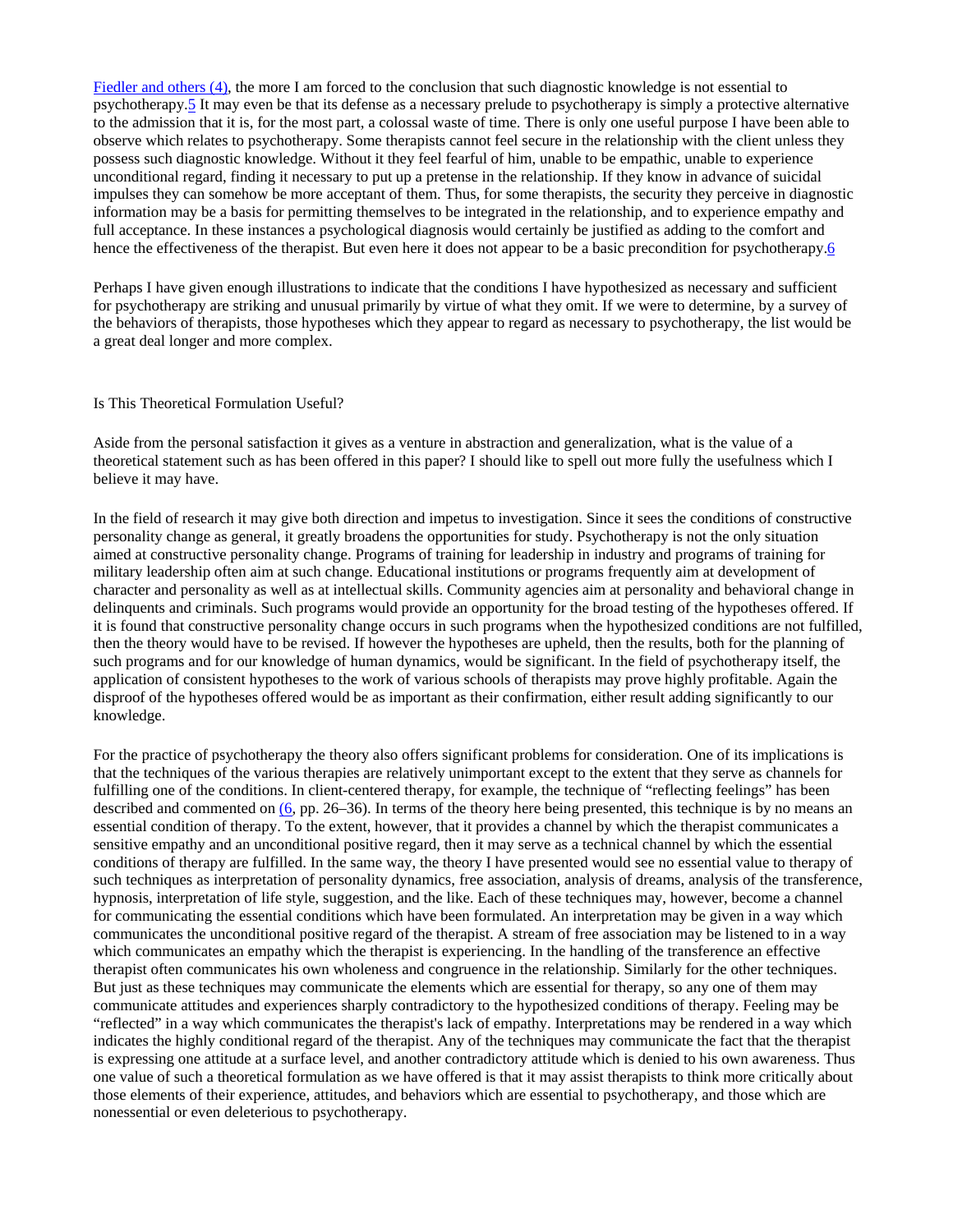Finally, in those programs—educational, correctional, military, or industrial—which aim toward constructive changes in the personality structure and behavior of the individual, this formulation may serve as a very tentative criterion against which to measure the program. Until it is much further tested by research, it cannot be thought of as a valid criterion, but, as in the field of psychotherapy, it may help to stimulate critical analysis and the formulation of alternative conditions and alternative hypotheses.

#### Summar[y](http://gateway.ut.ovid.com.offcampus.lib.washington.edu/gw1/ovidweb.cgi)

Drawing from a larger theoretical context, six conditions are postulated as necessary and sufficient conditions for the initiation of a process of constructive personality change. A brief explanation is given of each condition, and suggestions are made as to how each may be operationally defined for research purposes. The implications of this theory for research, for psychotherapy, and for educational and training programs aimed at constructive personality change, are indicated. It is pointed out that many of the conditions which are commonly regarded as necessary to psychotherapy are, in terms of this theory, nonessential.

## Reference[s](http://gateway.ut.ovid.com.offcampus.lib.washington.edu/gw1/ovidweb.cgi)

Bown, O. H. An investigation of therapeutic relationship in client-centered therapy. Unpublished doctor's dissertation, Univer. of Chicago, 1954. [\[Context Link\]](http://gateway.ut.ovid.com.offcampus.lib.washington.edu/gw1/ovidweb.cgi#44)

Chodorkoff, B. Self-perception, perceptual defense, and adjustment. J. abnorm. soc. Psychol, 1954, 49, 508–512. [\[Context](http://gateway.ut.ovid.com.offcampus.lib.washington.edu/gw1/ovidweb.cgi#38)  [Link\]](http://gateway.ut.ovid.com.offcampus.lib.washington.edu/gw1/ovidweb.cgi#38)

Fiedler, F. E. A comparison of therapeutic relationships in psychoanalytic, non-directive and Adlerian therapy. J. consult. Psychol, 1950, 14, 436–445. [\[Context Link\]](http://gateway.ut.ovid.com.offcampus.lib.washington.edu/gw1/ovidweb.cgi#44)

Fiedler, F. E. Quantitative studies on the role of therapists' feelings toward their patients. In O. H. Mowrer (Ed.), Psychotherapy: theory and research. New York: Ronald, 1953. [\[Context Link\]](http://gateway.ut.ovid.com.offcampus.lib.washington.edu/gw1/ovidweb.cgi#44)

Kirtner, W. L. Success and failure in client-centered therapy as a function of personality variables. Unpublished master's thesis, Univer. of Chicago, 1955. [\[Context Link\]](http://gateway.ut.ovid.com.offcampus.lib.washington.edu/gw1/ovidweb.cgi#101)

Rogers, C. R. Client-centered therapy. Boston: Houghton Mifflin, 1951. [\[Context Link\]](http://gateway.ut.ovid.com.offcampus.lib.washington.edu/gw1/ovidweb.cgi#85)

Rogers, C. R., Dymond, & Rosalind, F. (Eds.) Psychotherapy and personality change. Chicago: Univer. of Chicago Press, 1954. [\[Context Link\]](http://gateway.ut.ovid.com.offcampus.lib.washington.edu/gw1/ovidweb.cgi#99)

Standal, S. The need for positive regard: a contribution to client-centered theory. Unpublished doctor's dissertation, Univer. of Chicago, 1954. [\[Context Link\]](http://gateway.ut.ovid.com.offcampus.lib.washington.edu/gw1/ovidweb.cgi#46)

<sup>1</sup>This formal statement is entitled "A theory of therapy, personality and interpersonal relationships, as developed in the client-centered framework," by Carl R. Rogers. The manuscript was prepared at the request of the Committee of the American Psychological Association for the Study of the Status and Development of Psychology in the United States. It will be published by McGraw-Hill in one of several volumes being prepared by this committee. Copies of the unpublished manuscript are available from the author to those with special interest in this field. [\[Context Link\]](http://gateway.ut.ovid.com.offcampus.lib.washington.edu/gw1/ovidweb.cgi#11)

<sup>2</sup>That this is a measurable and determinable criterion has been shown in research already completed. See  $(7)$ , especially chapters 8, 13, and 17. [\[Context Link\]](http://gateway.ut.ovid.com.offcampus.lib.washington.edu/gw1/ovidweb.cgi#14)

 $3$ The phrase "unconditional positive regard" may be an unfortunate one, since it sounds like an absolute, an all or nothing dispositional concept. It is probably evident from the description that completely unconditional positive regard would never exist except in theory. From a clinical and experiential point of view I believe the most accurate statement is that the effective therapist experiences unconditional positive regard for the client during many moments of his contact with him, yet from time to time he experiences only a conditional positive regard—and perhaps at times a negative regard, though